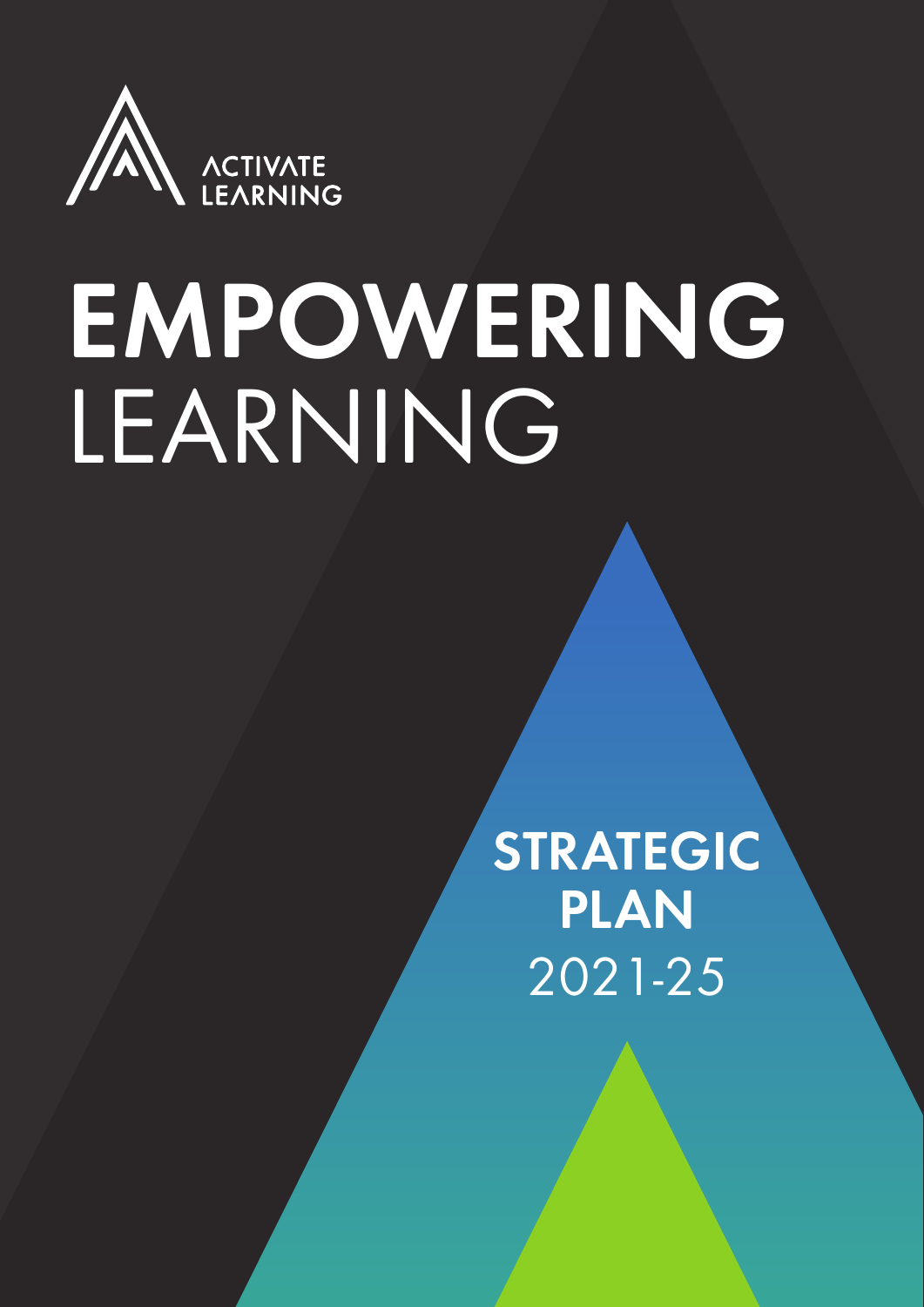## WHO WE ARE

## WHY WE **EXIST**

Activate Learning is a pioneering education group with a global reach, committed to transforming lives through our approach to learning. The group comprises secondary, further and higher education, apprenticeship and business training.

Activate Learning believes everyone is capable of improving their lives through learning, with emotional support, motivation, purpose and the right application. We aim to provide this to everyone who studies with us across the different parts of our group.

We work to ensure everyone who studies with us doesn't just develop their knowledge and undestanding of their subject areas, but also leaves us feeling confident as a learner knowing how their behaviours and attributes make them highly sought after and employable.

We want to be a driver for change, and to do this we engage with different employers across multiple sectors to ensure what we deliver through our various learning programmes is what they want to see in their workplaces.

Our Learning Philosophy (see p6-7) continues to provide our culture and the framework from which we build these work-ready learners. It recognises the need to provide opportunities to develop emotional intelligence and resilience. We do this by working with employers to help our students to gain real-world skills, which can be put into practice through live projects and industry placements.

As people's needs change as they advance throughout their careers, we will be there with them at every step of the way should they need us, helping them to maintain a lifelong approach to learning.

### VISION

To achieve far-reaching, progressive change and impact through learning."

### MISSION

Providing talent for business and transforming lives through our Learning Philosophy by empowering every learner to reach their full potential."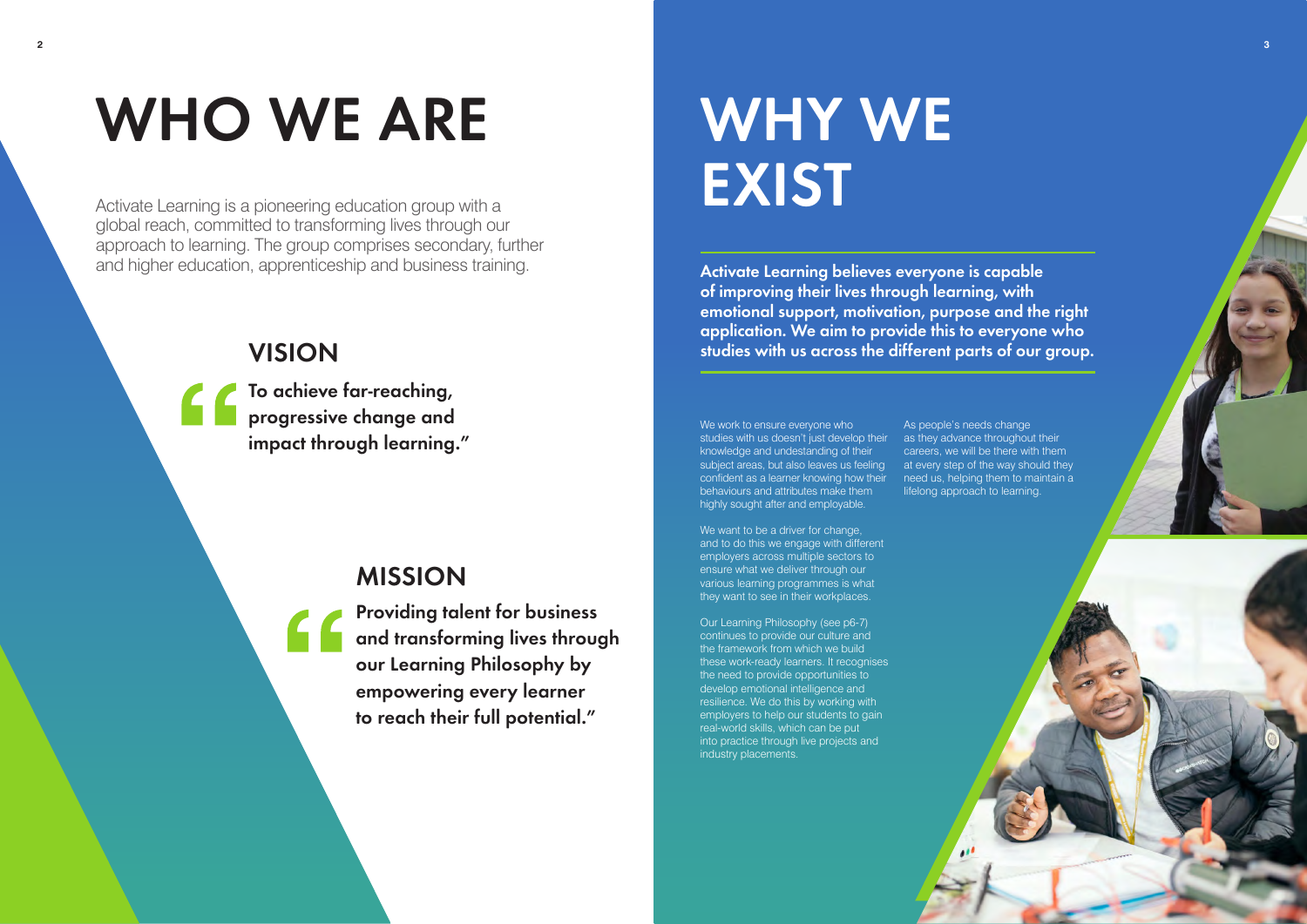

## OUR GROUP NOUR VALUES

**ENTERPRISE** 

**TRANSFORMATION** 

**EMPOWERMENT** 



### **CONNECTED NESS**

**4**

# MEMBERS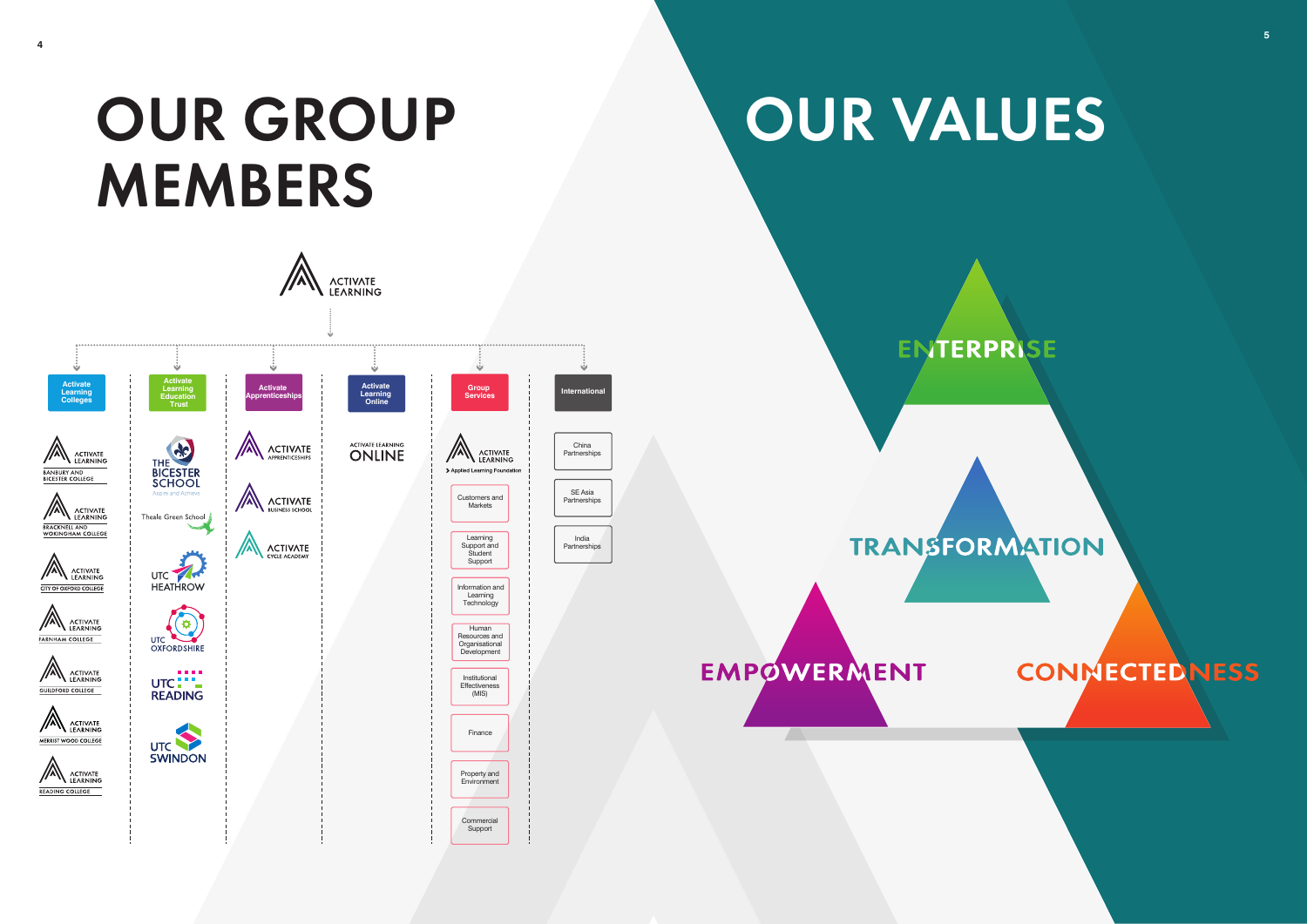## OUR LEARNING PHILOSOPHY

### **MOTIVATION**

We believe anyone is capable of great things if they can learn to believe in themselves. Our Learning Philosophy helps them to do this. We believe anyone is capable of great things if they can learn to believe in themselves.<br>Our Learning Philosophy helps them to do this.<br>It shows how hard work, persistence, the right incentives and a supportive and safe en

Our Learning Philosophy provides a common set of values and language for learning across our schools, colleges and workplaces. It helps us collaborate and achieve success for our learners, our people and the employers and communities we serve.

change the way we learn and develop highly employable talent for our local communities and the employer partners we work with. e way we learn and develop highly employable talent for our local contracts.<br>partners we work with.<br>around three pillars: our brains, our emotions, and being motion

**It's built around three pillars: our brains, our emotions, and being motivated.** 



### **BRAIN**

Employers recognise that their workforce will need to continually up-skill themselves. The good news is that we all have the capacity to develop ourselves throughout our lifetime.

Like any other part of your body, the more you work your brain and train it, the stronger it becomes. You can master great things when given the right guidance, put in lots of practice and work hard. Every time you practise something it strengthens your brain, so that the next time, it's not as hard. And as you improve, you can start to take on new things and understand more, so you can continue and thrive on the path you take through life.

### **EMOTIONS**

As an educational organisation, we need to encourage our students to learn and make them feel confident and well supported in this process. Learning is an emotional experience and when you feel confident, well supported and you trust your teacher, your brain is more open to learning. If you are forced into it and feel afraid, your 'thinking brain' closes down.

On the other hand, negative feelings built on previous bad experiences can stop your brain from working at its best and affect how you learn.

Working with you, we will help you to be more resilient and bounce back when you feel you've failed – because we all fail at some point! Failure is only a negative if we allow it to be. It is an amazing learning experience and can give you the confidence to keep going and stand out from the crowd.



Creating highly motivated young people that are ready to take on new challenges as they enter the workplace is something we pride ourselves on. We teach our learners to be inquisitive and ask questions so they understand the task at hand.

You should always understand why you are learning what you are learning. You're more interested in learning something if you can see its worth to you and how it will benefit you in the future.

We will work with you to help you work out what you want from your learning experience. We will provide you with a range of experiences and opportunities through the businesses and partners we work with, to give you a sense of purpose in what you're doing and help you take the next step, whatever that might be.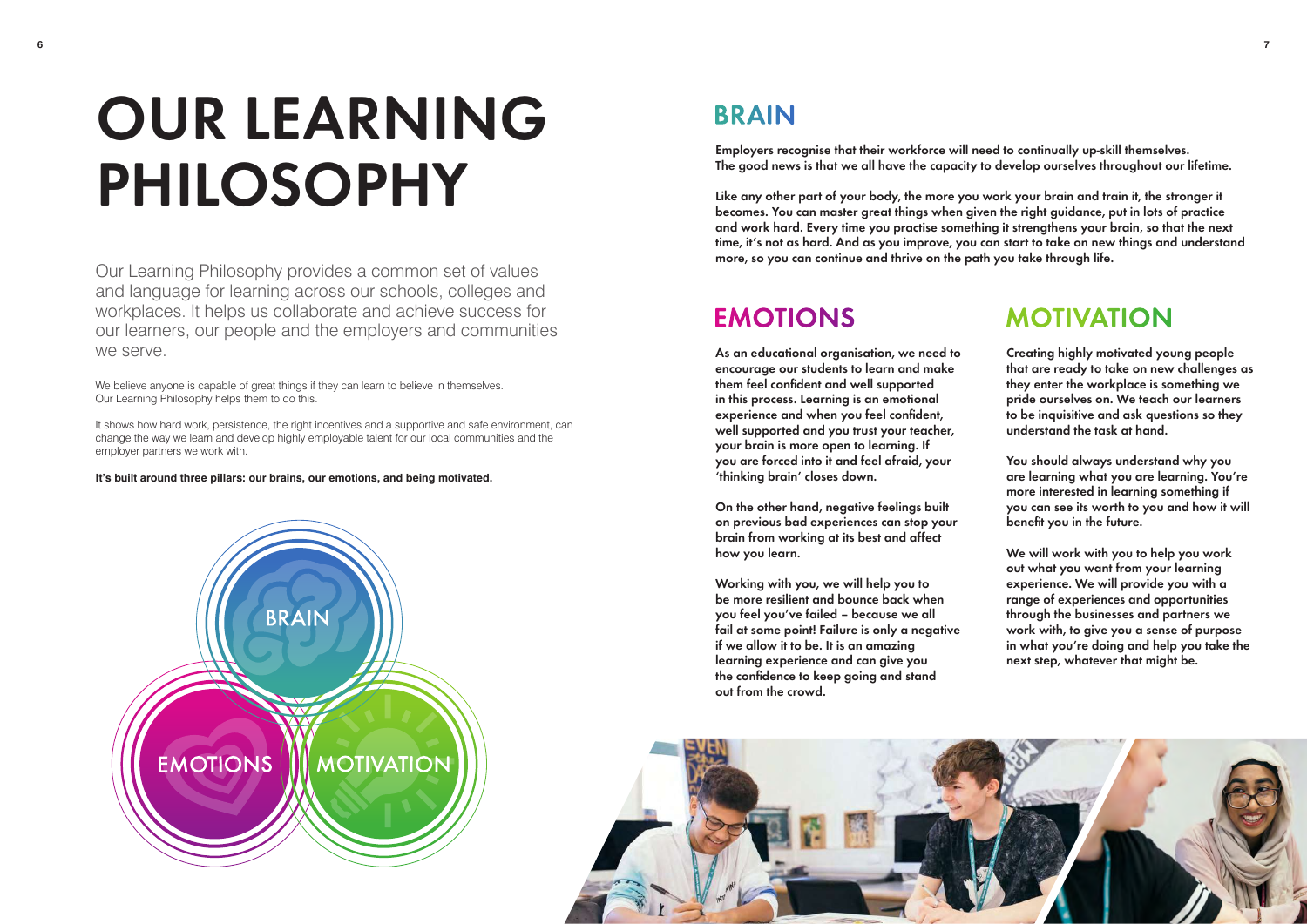## STRATEGIC DRIVERS





We are preparing learners and staff for global careers and global citizenship. Whether or not individuals work in different parts of the world, every business is impacted by customers and markets on a global scale.

Learners must understand the global context of business and appreciate the cultural variations that make each market and culture distinct. As we expand our own international operations, we can enhance the learning experience of our UK-based students, through knowledge and cultural exchanges and by sharing experiences of teaching and learning overseas.



The discipline of neuroscience is continually expanding our understanding of how we learn. We are evolving our knowledge about how the brain functions and how we understand the impact of emotion on the brain and the way we learn.

The brain is a powerful organ, capable of creating new connections on a massive scale, at any stage of life, and it does this in response to anything new that is learned. We recognise each individual's potential to activate their brain and push the boundaries of their learning, given the right mindset and conditions. The only thing that holds us back is our own lack of self-belief and our motivation to learn. As experts in applied learning, we must use this knowledge to create an environment where learning can thrive and learners develop the emotional intelligence and technical skills required to navigate a changing landscape.

> We also recognise that we have a duty to create learners who are more environmentally aware and are able to make informed choices.

The pace of technological change is accelerating. Automation is changing the shape of the labour market in all sectors and educators must prepare learners for jobs which are yet to be created. Our approach has been to extend and enliven students' learning; removing traditional barriers by offering access any time, any place, via any device. As we enter the next phase of our development, we will continue to invest in learning technologies to extend our customer base and offer seamless learning for every student. We will also develop learners' digital and soft skills to enable them to successfully navigate the changing context.



Wellbeing is at the heart of our beliefs and values and we recognise that how you feel has a massive impact on how well you are able to function, both in your studies and in the job you do.

When people are happy, have a sense of belonging and feel well, they are able to focus on the task at hand better and have more resilience to take on any surprises life may throw at them.

Activate Learning celebrates and cherishes the diversity of those who work and study with us. We want everyone to feel safe on our campuses and know they will be treated with respect as their wellbeing is important to us.





As a values-driven business, our resources are finite and precious and we do not want to waste them. As an organisation that wants to offer the highest quality to its staff, students and employers, we wish to use our resources in an effective and efficient manner.

From the curriculum we deliver, to the carbon footprint of our campuses, Activate Learning recognises that we have a duty to ensure everything we do is considered against the backdrop of the impact it will have on both our local and global environment.

The following drivers will be central to our strategy and help to shape our plans over the next five years.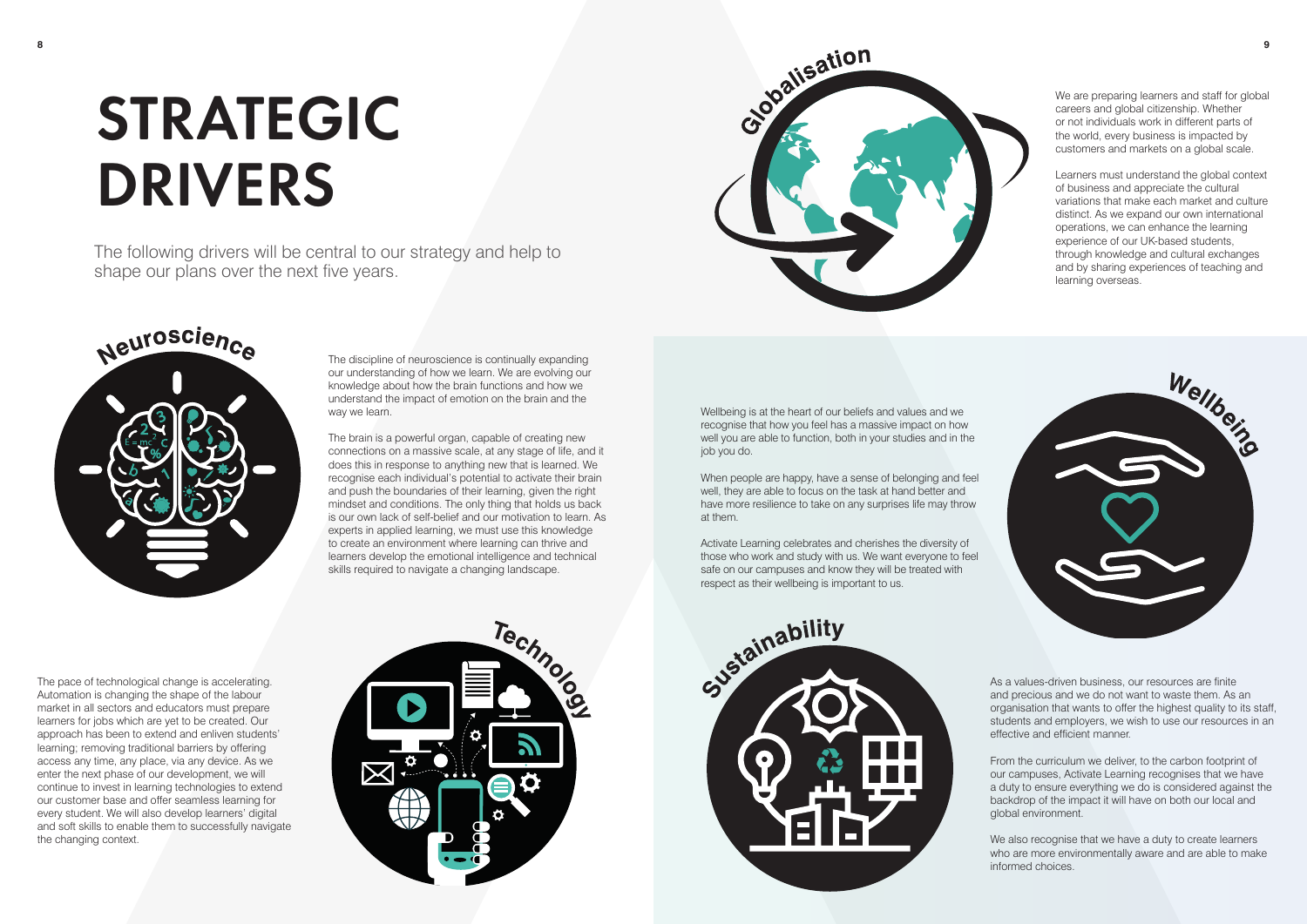## E STRATEGIC OBJECTIVES

### The Employer Journey

### The Learner Journey

### The Staff Journey

**With our Learners,** we will co-create a highly memorable learner experience, with impactful, high-quality learning and feedback, empowering learners' progress.

**With our Staff, we will co-create a** culture that values and sustains a love for professional development, interdependent learning communities, and builds progressive career paths.

**With our industry partners,** we will co-create an exciting and responsive curriculum that empowers our learners to become highly enterprising and employable.

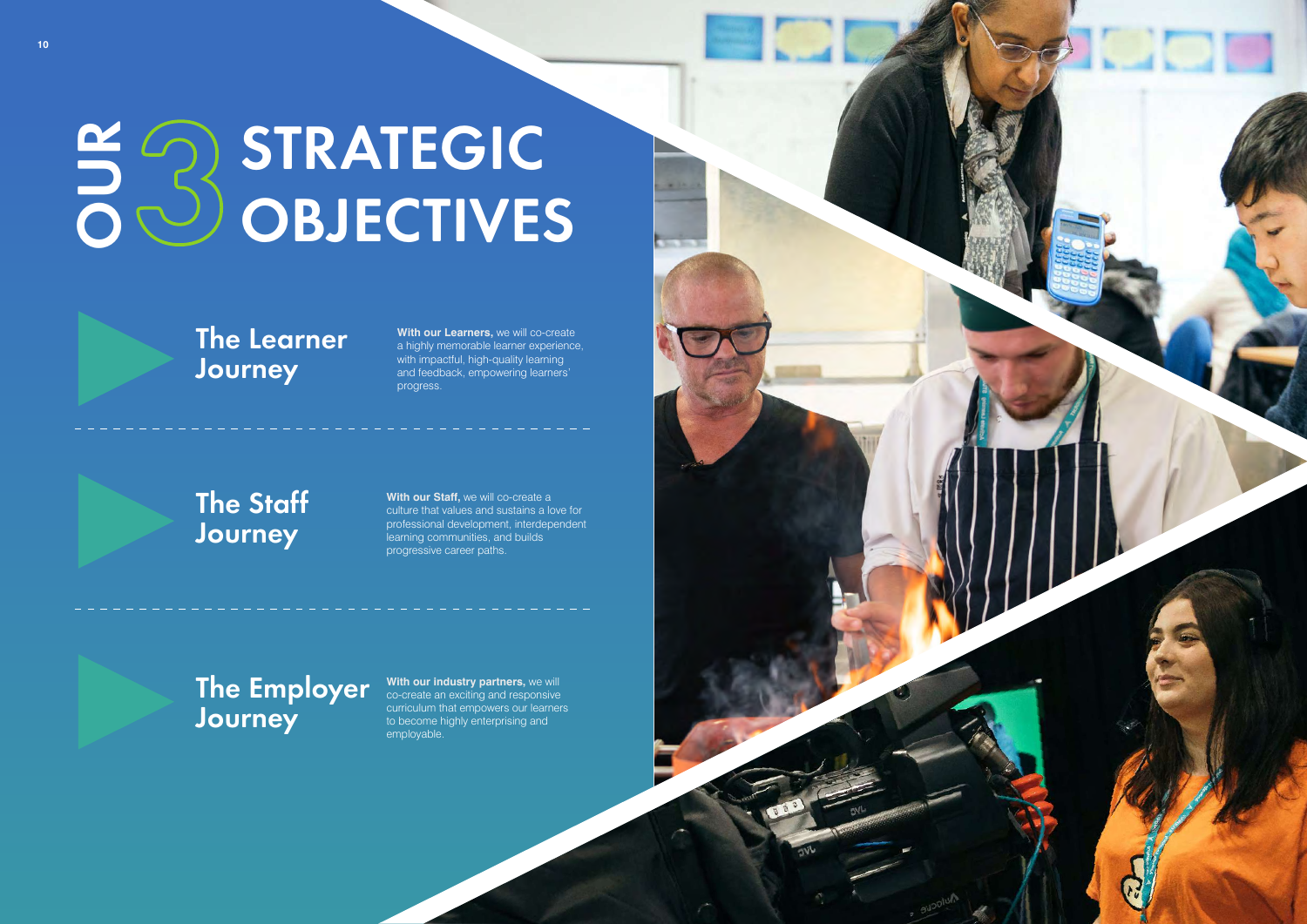## OPERATING CONTEXT

**AS WE EMBARK ON OUR NEXT GROUP STRATEGIC PLAN (2021-25), THE FOLLOWING FACTORS WILL SHAPE OUR ACTIONS.**

> In 2020, the UK-wide report from the Independent Commission on the College of the Future, titled The College of the Future, was published. This sets out a strategy for the Government that would provide a flexible framework for colleges to support the development of the whole workforce, as well as initial education opportunities for everyone. The report highlights how colleges must identify local and regional priorities and that offerings are developed with employers and other stakeholders, especially other providers.

Post COVID-19 recovery as global economies build back up after the impact of the global pandemic.



Post-Brexit phase as the UK leaves the EU single market and starts to develop its own international trade agreements.





2021, the Government publishes its Skills For Jobs White Paper, which sets out its ambition to level up the FE sector, giving it greater parity of esteem with higher education.

> Automation is likely to displace a significant share of work globally by 2030. According to McKinsey, "In about 60% of occupations globally, at least one-third of constituent activities could be automated, implying substantial workplace transformations and changes for all workers."

The plans for the Oxford-Cambridge Arc announced by Government in February 2021, set out a long-term strategic plan to help coordinate the infrastructure, environment and new developments in the corridor between the two cities, encompassing the north part of the county in Oxfordshire. This will be delivered by an Arc Growth Body, which will act as an economic leadership voice for the Arc, championing its talent and assets internationally, supporting businesses, and fostering innovation.



Sustainability is an emerging trend across the three LEP areas we currently operate in, a greater focus on emerging low-carbon industries and an increased demand for sustainable construction and infrastructures.



The Industrial Strategy Council's UK Skills Mismatch 2030 report highlights that there will be a chronic shortage amongst the workforce in leadership and management skills, digital skills, interpersonal and communication skills, critical thinking and information processing, teaching and training skills, and STEM skills.



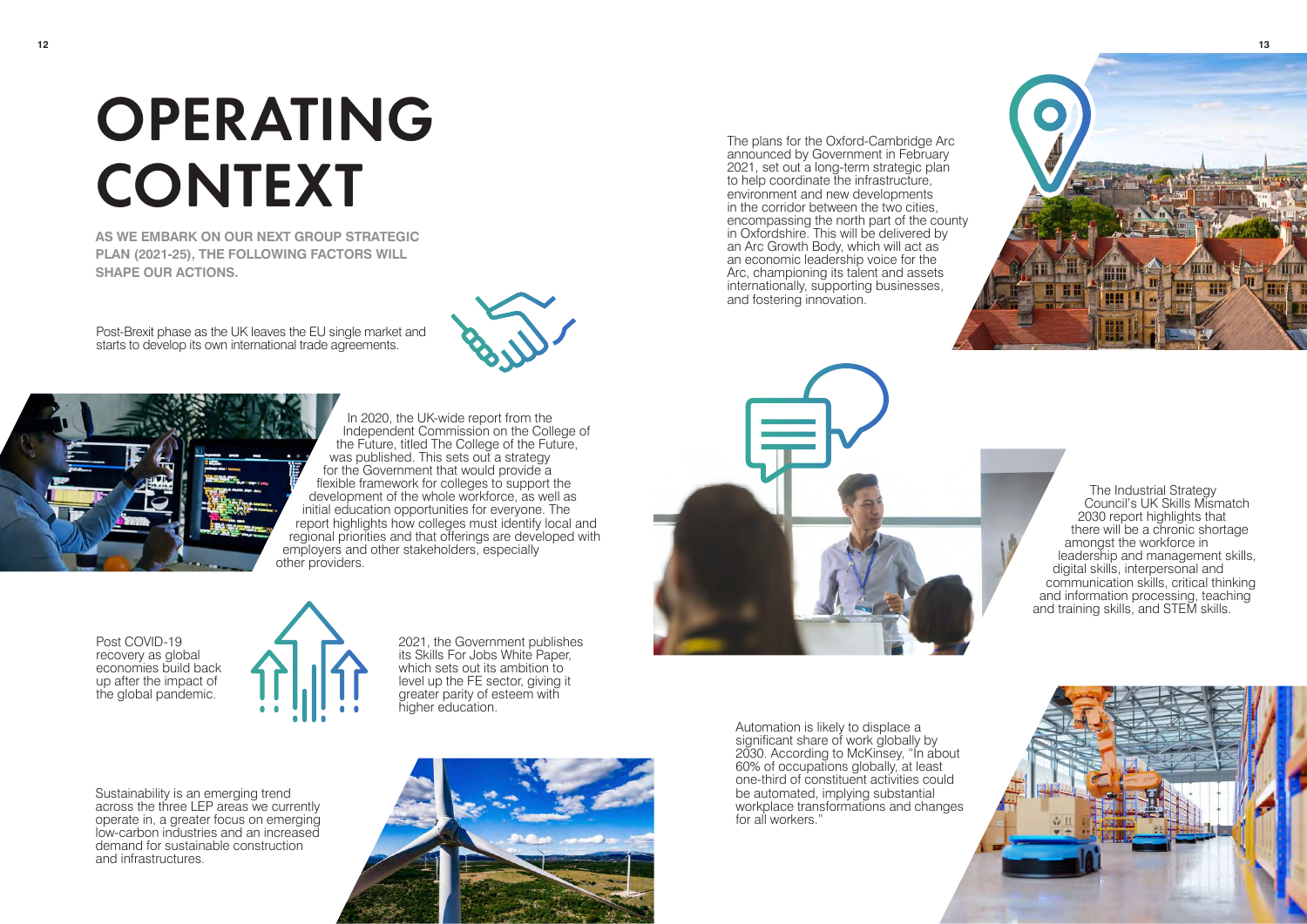

## OUR JOURNEY SO FAR

We have been on an exciting journey as an education provider since we were founded in 2013 and in the past several years have seen significant growth in the size of the group through merger.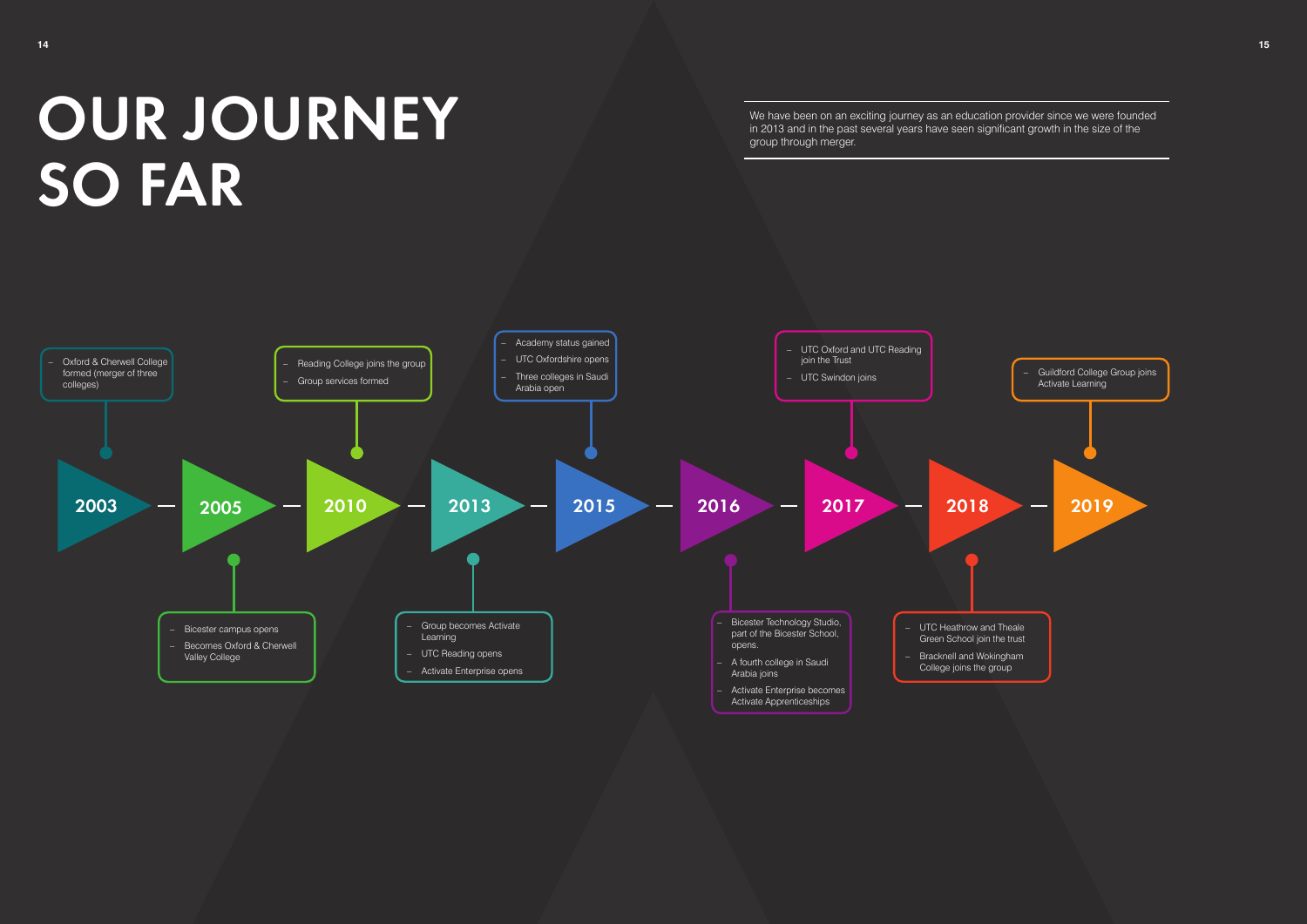

**Apprentice learners being trained with Activate Apprenticeships.**



The number of countries that Activate Learning operates across, including China, India, Malaysia, Philippines, Argentina, and Armenia.

**18**

The ages of our youngest FE learner and oldest leisure learner across the Activate Learning group.





Although Activate Learning was founded in 2013, some of our FE colleges have been serving their local communities for decades and one, Farnham College, has been part of its community since 1938.

3<del>0</del>

The number of mergers Activate Learning has been through since 2013, growing our colleges from three to seven.

That's the number of students we have enrolled on our HE courses in a year.





The number of businesses we work with across the Activate Learning group to help co-design and deliver our various learning programmes.









## ACTIVATE LEARNING AT A GLANCE

Activate Learning touches the lives of thousands of people every day, helping them to learn, upskill and develop. Did you know: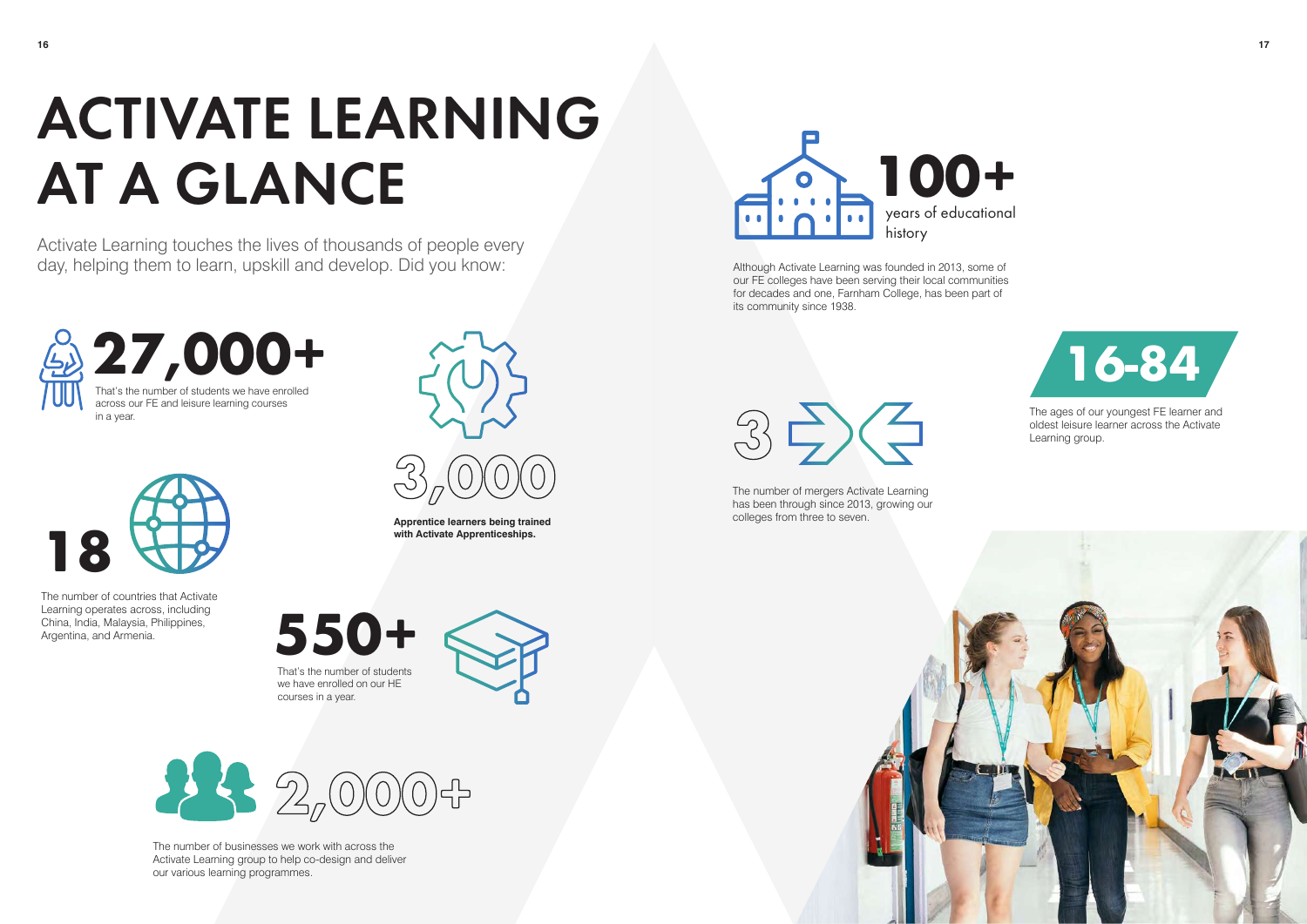

### The Learner Journey

By 2025, we will have the reputation as the best place to learn in our locations and we will be over-subscribed.

Students' guaranteed career progression is enabled by our unique Learning Philosophy, which recognises the dynamic between brain, motivation and emotion and the impact these elements have on our capacity to learn. Through building positive relationships with students, staff and employers, we raise aspirations, build confidence and develop the whole person, going far beyond just delivering qualifications.

Whether students learn online, in the workplace or at one of our vibrant campuses, we belong to a diverse community which is passionate about learning and continuously

engaging in developing their skills, understanding and attributes, and are open to receiving and offering feedback.

We proudly share and celebrate the success stories of our students who are empowered with curiosity, courage and resilience to learn in the multiple ways open to them and develop the lifelong learning habits and positive attitudes that make them prized employees in a global workforce.

As an organisation dedicated to learning, we achieve continuous improvement fueled by the learner voice. Feedback from our students is a vitally important tool and one that we will use as the main measure of our success in regards to this objective.

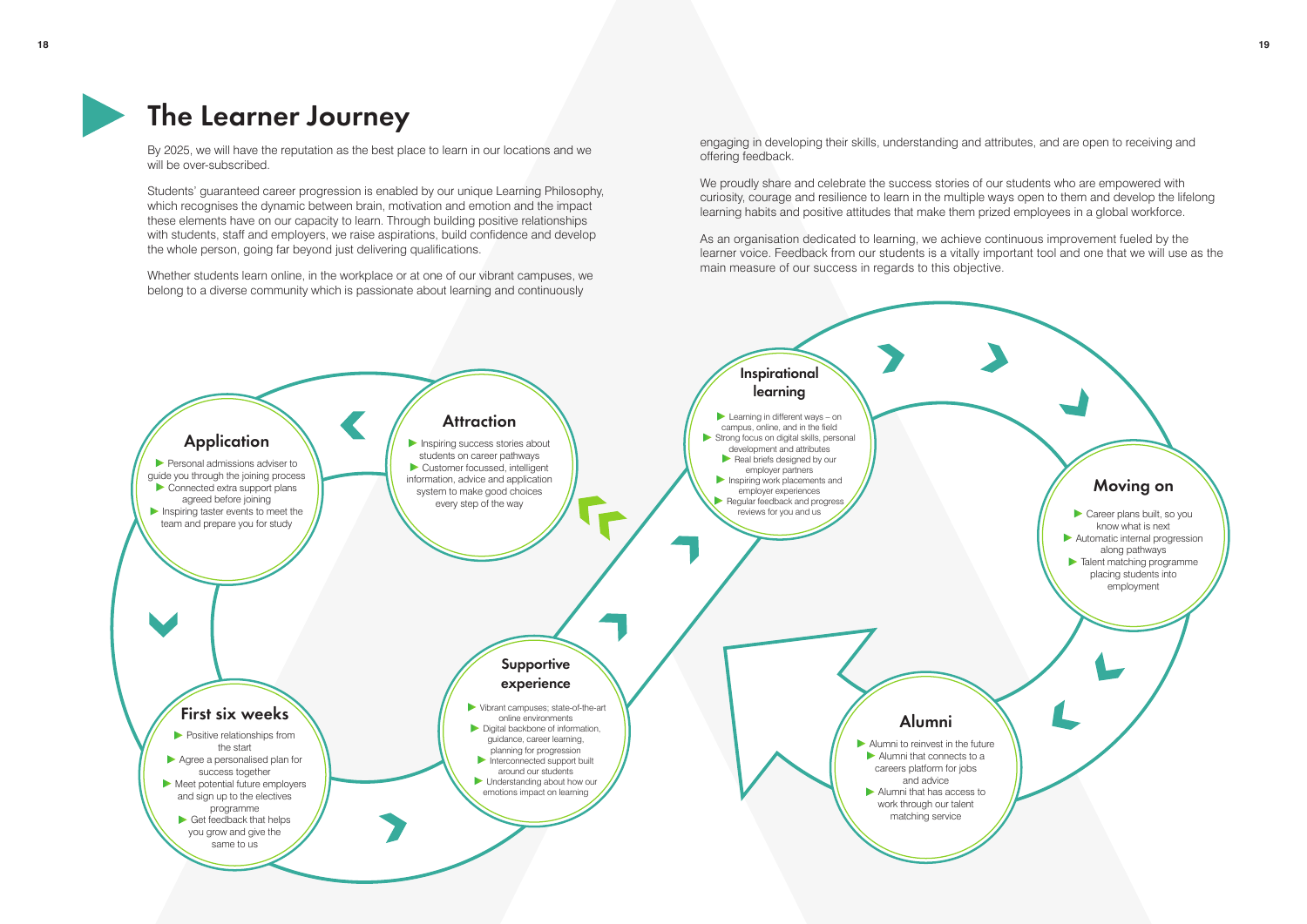

### The Staff Journey



By 2025, Activate Learning will be an employer of choice in the sector, through the co-creation of a culture that values and sustains a love for professional and personal development, interdependent learning communities and builds progressive career paths. Our Learning Philosophy will form the foundation of our culture where everyone has the potential to achieve and develop in an emotionally secure environment for the right reasons.

Employees will feel connected and have a sense of belonging with their team and the organisation, from day one. They will come to work and be themselves at their best, within a culture which is accepting and inclusive. They will have a voice and feel heard and know how they contribute towards the success of the business, whilst feeling valued and appreciated.

Feedback from our staff is a vitally important tool and one that we will use as the main measure of our success in regards to this objective.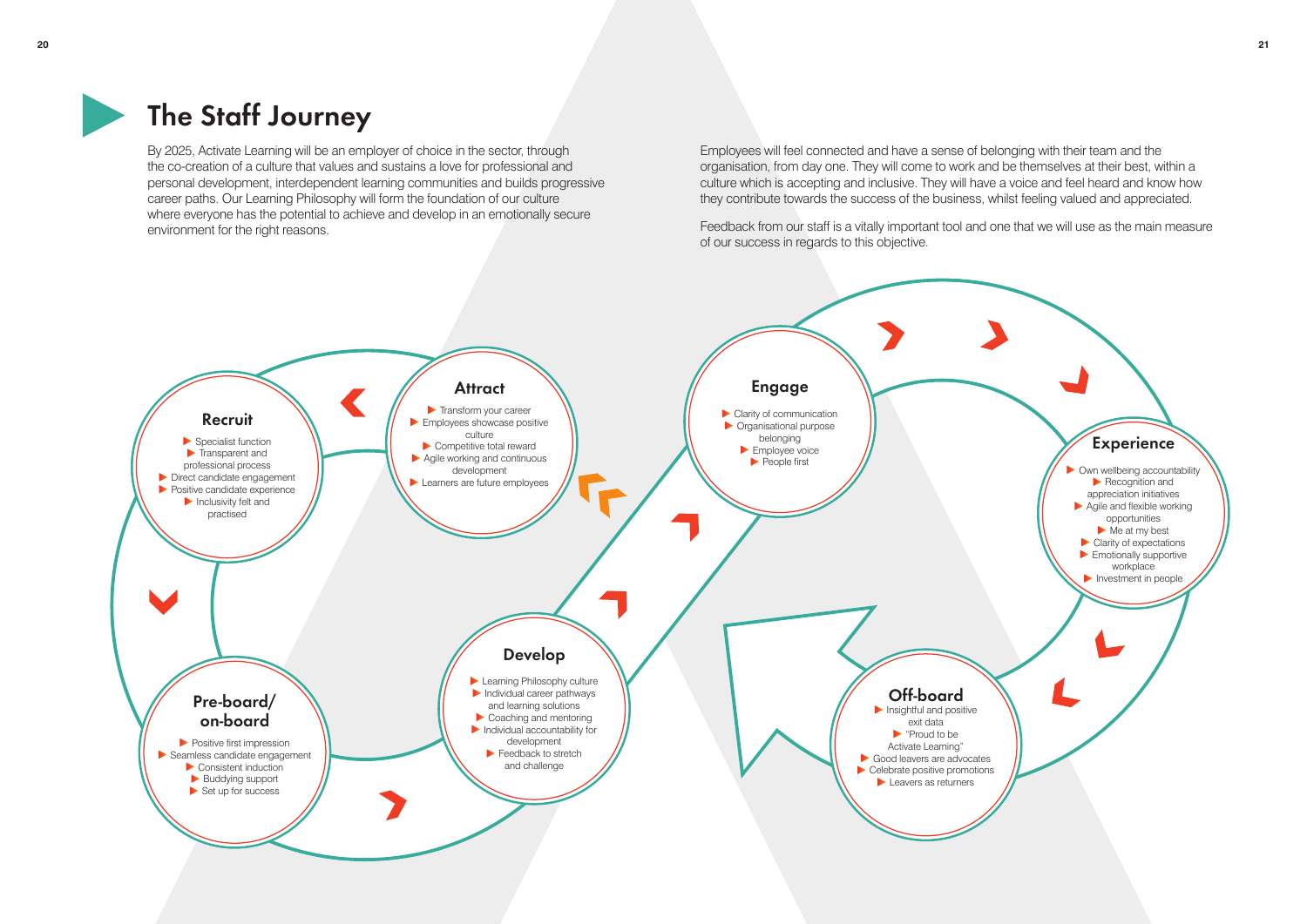

### The Employer Journey

By 2025, Activate Learning will be leading the sector through symbiotic co-creation with employers. We are all about delivering our Learning Philosophy and our vibrant range of community employers support us to co-create what we teach.

By working with large employers, we are able to use their networks and increase the breadth of our engagement to gather greater insight into our business communities. These communities co-create innovations, growing their businesses together through sharing research on the latest techniques and technologies, enhancing our students' career pathways, as well as their business.

### **Experience** Collaboratively develop each other's people of the future Symbiotically identify and design programmes for future careers Mentor students Share live business issues and solutions

We work with selected employers to develop an offer which meets local and national skills shortages. Our partners recognise the impact we have on their business through the multiple ways we engage with them and specifically, the learning we provide to their existing and future workforce.



Our Employer Journey supports our learner and employee journeys by providing positive destinations for students and development activities for our employees.

Feedback from our employer partners is a vitally important tool and one that we will use as the main measure of our success in regards to this objective.